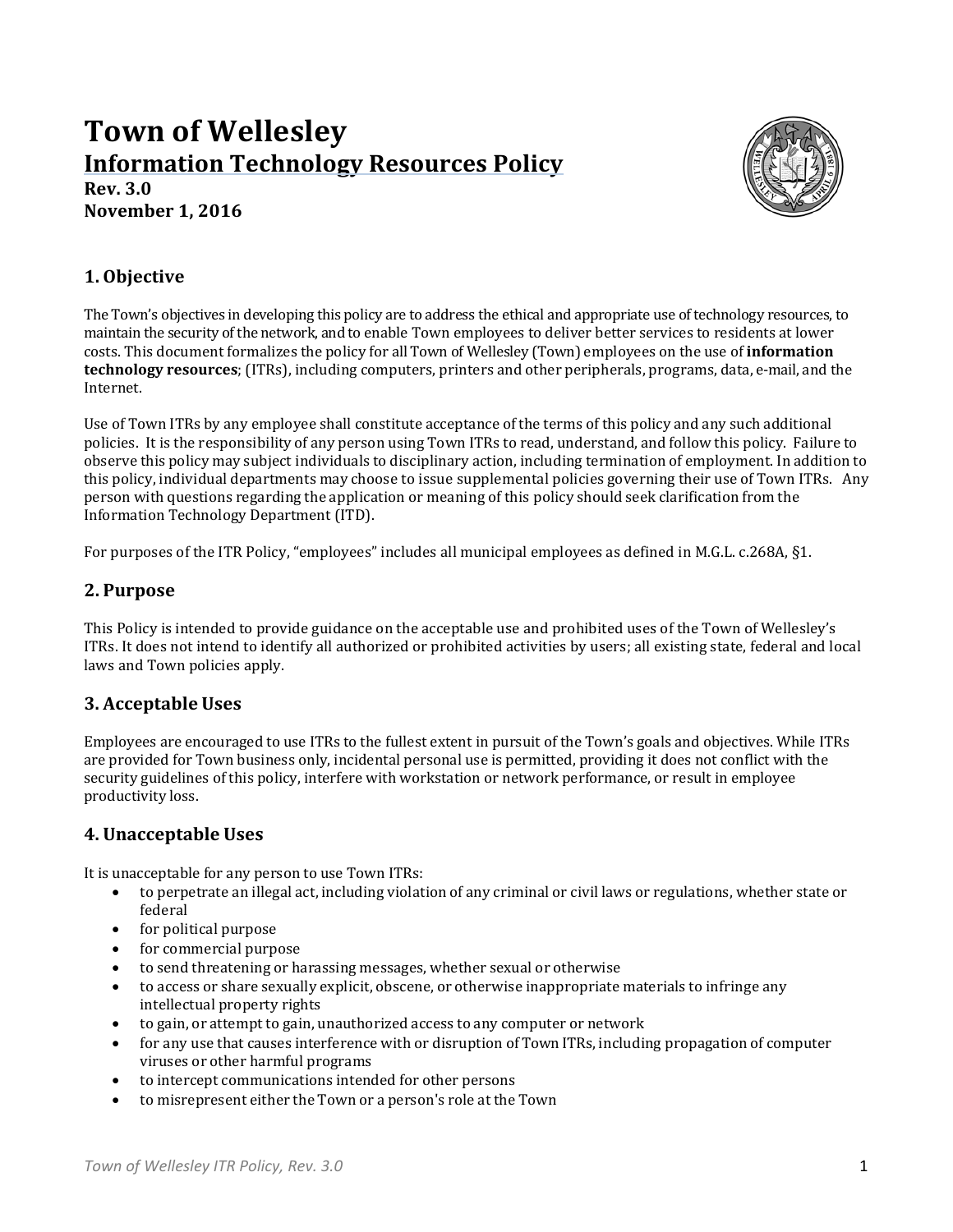- to distribute chain letters
- to libel or otherwise defame any person
- to access online gambling sites

Unless such use is reasonably related to an employee's job, and permission has been granted by the IT Director or Network Manager, it is unacceptable for any person to use Town ITRs:

- $\bullet$  to access social media sites
- to access external email/webmail services
- to access external networks or Internet-based file sharing services

## **5. Data Confidentiality**

In the course of performing their jobs, employees often have access to confidential or proprietary information, such as personal data about identifiable individuals or commercial information about business organizations. Under no circumstances is it permissible for employees to acquire access to confidential data unless such access is required by their jobs. Under no circumstances may employees disseminate any confidential information that they have access to, unless such dissemination is required by their jobs. Additional direction on an employee's responsibility to safeguard personal information is detailed in the Town's *Written Information Security Policy*. 

# **6. Software / Copyright Protection**

Computer programs are valuable intellectual property. Software publishers are entitled to protect their property rights from infringement. In addition to software, legal protections can also exist for any information published on the Internet, such as the text and graphics on a web site. As such, employees must respect the rights of intellectual property owners, and exercise care and judgment when copying or distributing computer programs or information that could reasonably be expected to be copyrighted.

### **7. User Accounts**

Employees may be issued a user account for secure access to the network and enterprise applications. An appropriate level of access will be determined by ITD, in consultation with the user's senior management. All network user accounts require strong passwords, to be created by the user according to rules promulgated by ITD, and changed at least once every six months. Users must not share their passwords with anyone else, must keep their passwords in a secure location, and should promptly notify ITD personnel if they suspect their passwords have been compromised. In addition, users who will be leave their PCs unattended for must either log off the network, lock their computer with a password-protected screen saver, or otherwise secure physical access to the computer.

# **8. Computer Viruses / Malware**

ITD implements a number of industry standard measures to ensure the security of the Town's local area network (blocked internet sites, filtering of incoming / outgoing e-mail, antivirus software, etc.), but employees should still exercise reasonable precautions in order to prevent the introduction of computer viruses or other malware. Users who are identified as being a source of unauthorized intrusion may be disconnected from the network. Reestablishing connection will be at the discretion of ITD in consultation with the user's senior management.

### **9. E‐mail**

Unless not required by job function, all employees will be provided with an @wellesleyma.gov email address. All e-mail created or received by a Town employee is a public record and is subject to public access and disclosure through the provisions of the MA Public Records Law, MGL c.66  $\S10$ . Employees should be aware that all e-mail sent/received through an @wellesleyma.gov account is permanently archived by ITD. Private email (i.e. a commercial email system or service, separate and apart from the Town's primary email system) is not an authorized or official method of communicating business related information.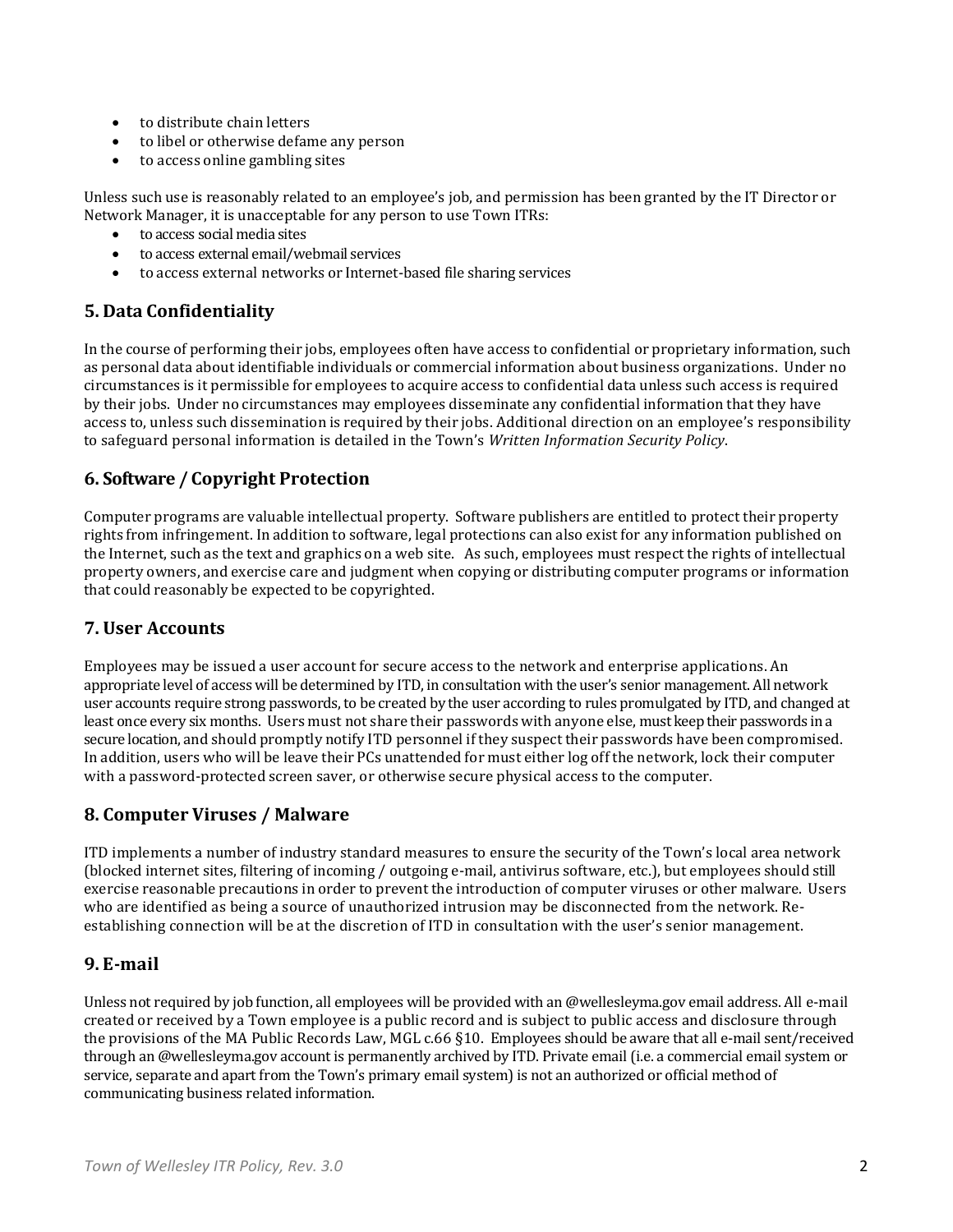## **10. No Expectation of Privacy**

Town ITRs are the property of the Town of Wellesley and are to be used in conformance with this policy. The Town retains control over the efficient and proper operation of the workplace, reserves the right to monitor, access, review, copy, store, or delete any electronic communications without prior notice, including personal messages, from any system for any purpose and to disclose them to others, as it deems appropriate. Employees should be aware that ITD, in order to ensure proper network operations, routinely monitors network traffic. Use of Town ITRs constitutes express consent for the Town to monitor and/or inspect any data that users create or receive, any messages they send or receive, and any web sites that they access.

# **11. Bring Your Own Device (BYOD)**

ITD permits employees to access Town ITRs on personally owned smart phones, tablets, and/or PCs through its "Bring Your Own Device" (BYOD) program. The program is designed to offer employees a choice of personal preference and better integration of their work and personal lives. It is a cost-effective way for the Town to enable employees the flexibility to work in a way that optimizes their productivity. Current use cases for personal device use include email and calendars, virtual desktop  $(e.g.$  Citrix), cloud document access, and web-enabled applications.

Use of a personal device is not mandatory, and employees will not be reimbursed (financially, or otherwise) for the business use of a personal voice/data service plan. The Town of Wellesley is not responsible for any loss or theft of, damage to, or failure in the device that may result from use of a personal device for business purposes.

While accessing Town ITRs from personal devices, employees:

- will not download or transfer sensitive business data. Sensitive business data is defined as documents or data whose loss, misuse, or unauthorized access can adversely affect the privacy or welfare of an individual (personally identifiable information), the outcome of a charge/complaint/case, proprietary information, or Town financial operations
- will delete any sensitive business data that may be inadvertently downloaded and stored on the personal device through the normal process of viewing e-mail attachments
- will protect their device with a (minimum) four-digit passcode, and will set their device to lock automatically after a maximum of 5 minutes of inactivity
- will maintain the original personal device operating system and keep it current with security patches and updates, as released by the manufacturer
- will not "jail break" the personal device (installing software that allows the user to bypass standard built-in security features and controls)
- agree to not share the personal device and network accounts with other individuals or family members
- will not connect the personal device to the employee's work PC via (direct or wirelessly) for file transfer or backup purposes, without express permission of the IT Director or Network Manager
- will immediately notify ITD if the personal device is lost or stolen, at which point ITD will change the employee's network password and (in extreme cases) retains the authority to remotely wipe the device

Due to the variety of mobile device types and configurations, ITD is only able to provide limited support for connecting a personal device to Town ITRs, and for use of device software/applications. ITD personnel respect the privacy of your personal device and will only request access to the device to assist with implementation of security controls, or to respond to legitimate discovery requests arising out of administrative, civil, or criminal proceedings.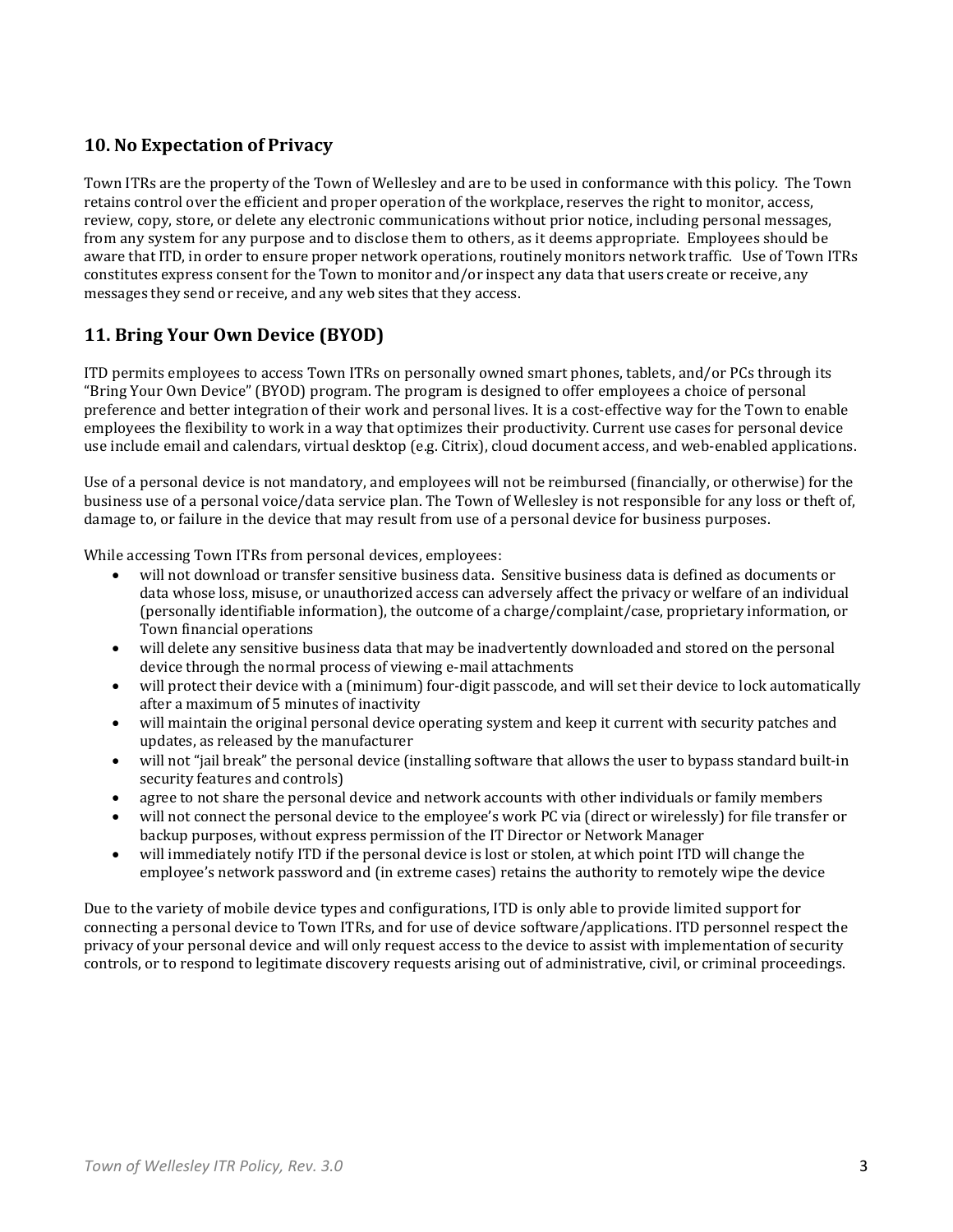# **12. Acknowledgement**

ITD shall review this policy at least annually, and may propose changes to the Board of Selectmen at any time. Notice of any changes will be provided to all employees.

By signing below, the employee acknowledges that he/she understands and will comply with the Town of Wellesley Information Technology Resources Policy. 

| <b>Employee Name:</b>      |  |       |  |
|----------------------------|--|-------|--|
|                            |  |       |  |
| <b>Employee Signature:</b> |  | Date: |  |
|                            |  |       |  |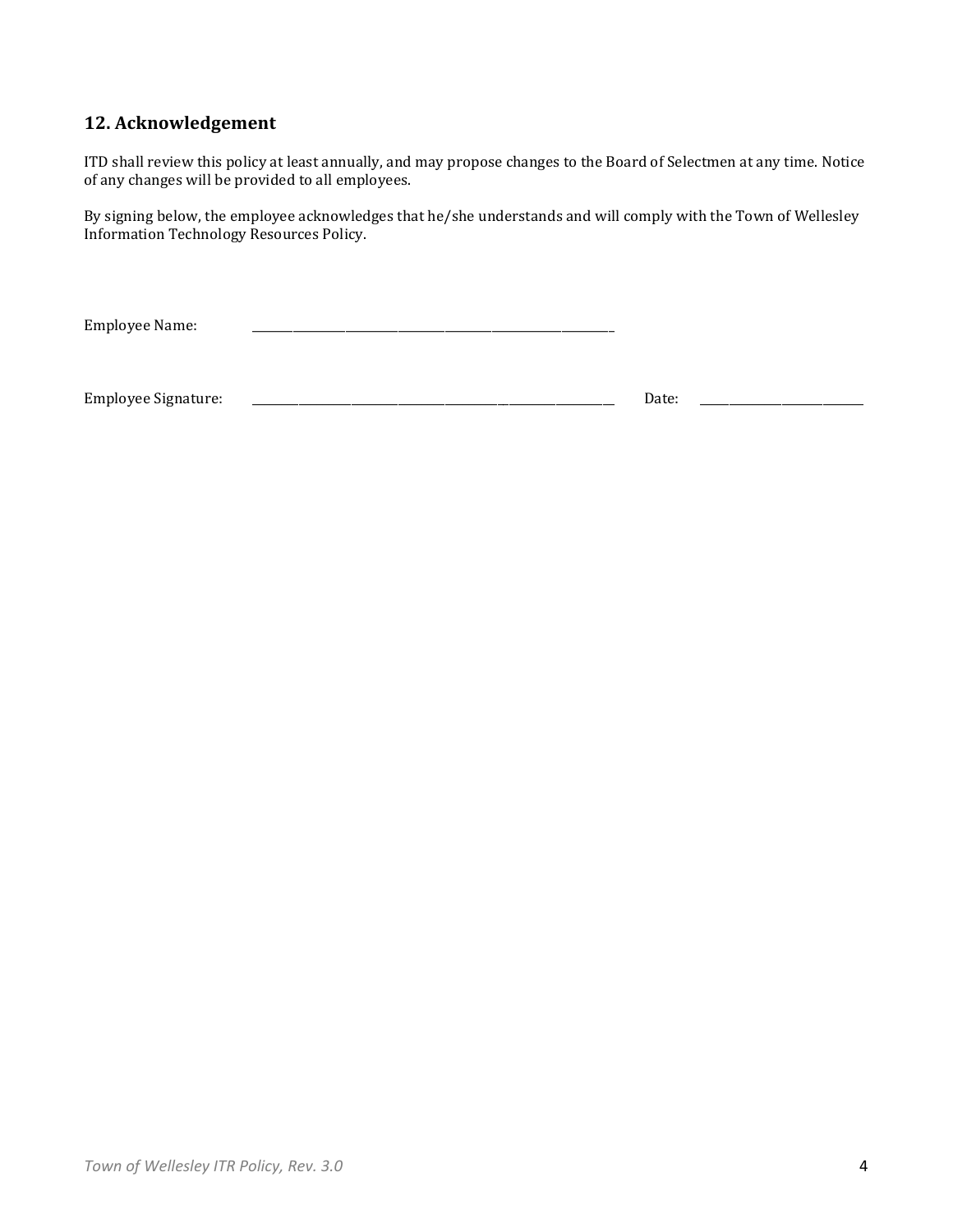Promulgated this 1<sup>st</sup> day of November, 2016, effective upon the filing of a copy hereof with the Town Clerk.

#### WELLESLEY BOARD OF SELECTMEN

Marzme)

Marjorie R Freiman, Chair

Ellen F. Gibbs, Vice Chair

<u>Dania</u> Wurk

David L. Murphy, Secretary

Barbara D. Searle

**áck/Morgan**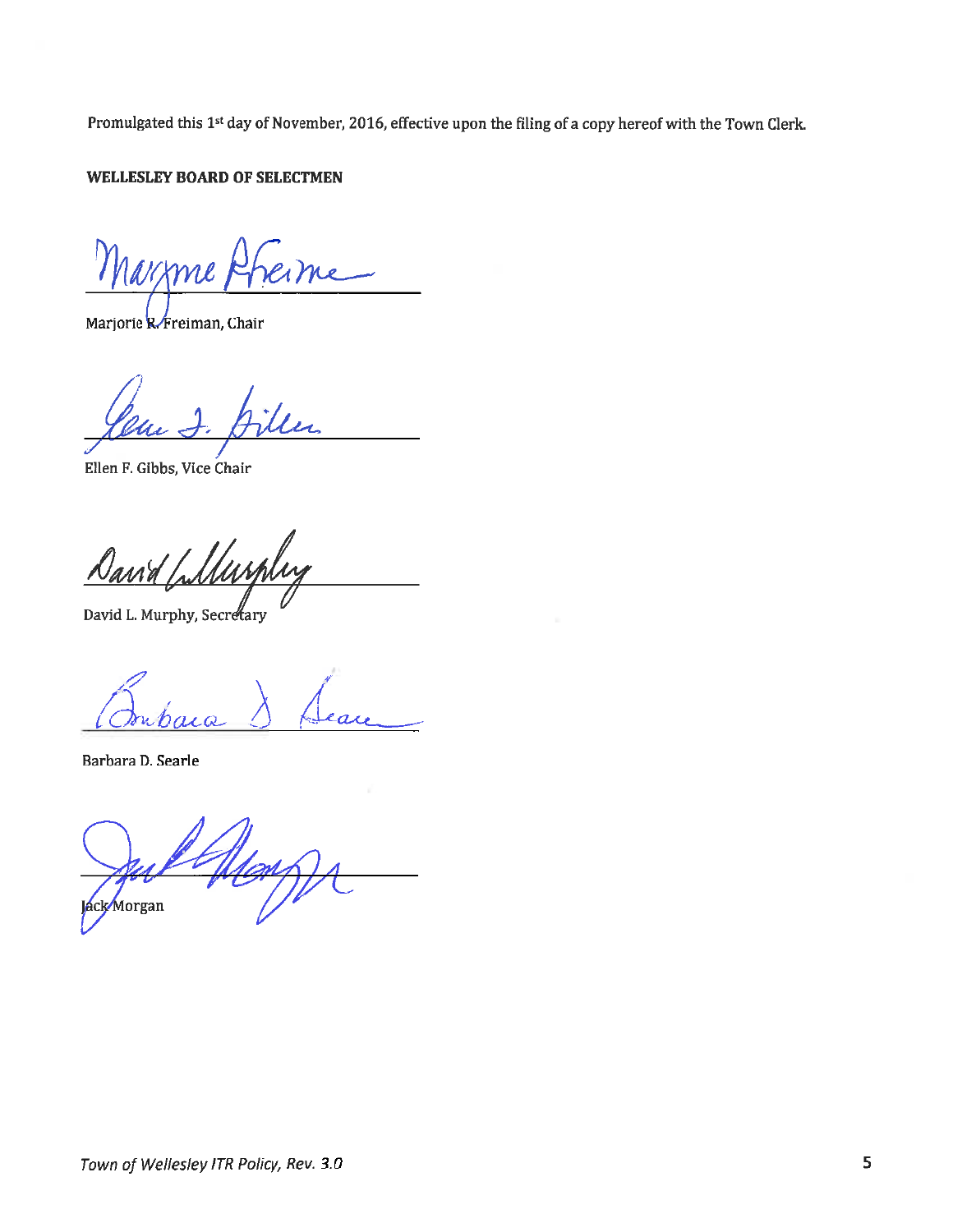# **Town of Wellesley Written Information Security Policy Rev. 1.0**

**November 1, 2016**



### **1. Objective**

The Town's objective in developing and implementing this comprehensive written information security policy ("WISP") is to create effective administrative, technical and physical safeguards for the protection of personal information of residents of the Commonwealth of Massachusetts. This WISP sets forth our procedures for evaluating and addressing our electronic and physical methods of accessing, collecting, storing, using, transmitting, and protecting personal information.

For purposes of the WISP, "**personal information**" is defined as: "a Massachusetts resident's first name and last name or first initial and last name in combination with any one or more of the following data elements that relate to such resident: (a) Social Security number; (b) driver's license number or state-issued identification card number; or (c) financial account number, or credit or debit card number, with or without any required security code, access code, personal identification number or password, that would permit access to a resident's financial account; provided, however, that "Personal information" shall not include information that is lawfully obtained from publicly available information, or from federal, state or local government records lawfully made available to the general public." 

For purposes of the WISP, "employees" includes all municipal employees as defined in M.G.L. c.268A, §1.

#### **2. Purpose**

The purposes of the WISP are to ensure the security and confidentiality of personal information; protect against anticipated threats or hazards to the security or integrity of such information; and to protect against unauthorized access to or use of such information that creates a substantial risk of identity theft or fraud.

### **3. Scope**

In formulating and implementing the Policy, the Town has addressed and incorporated the following protocols:

- Identified reasonably foreseeable internal and external risks to the security, confidentiality, and/or integrity of any electronic, paper or other records containing personal information;
- Assessed the likelihood and potential damage of these threats, taking into consideration the sensitivity of the personal information:
- Evaluated the sufficiency of existing policies, procedures, customer information systems, and other safeguards in place to control risks;
- Designed and implemented a WISP that puts safeguards in place to minimize those risks; and,
- Implemented regular monitoring of the effectiveness of those safeguards.

# **4. Data Security Compliance Officer**

The Town has designated the Information Technology Director to implement, supervise and maintain the WISP. This designated employee (the "Data Security Compliance Officer") will be responsible for the following:

- Initial implementation of the WISP;
- Providing ongoing training as appropriate for all Town employees, including temporary and contract employees, who have access to personal information, on the elements of the WISP;
- Regular testing of the WISP's safeguards;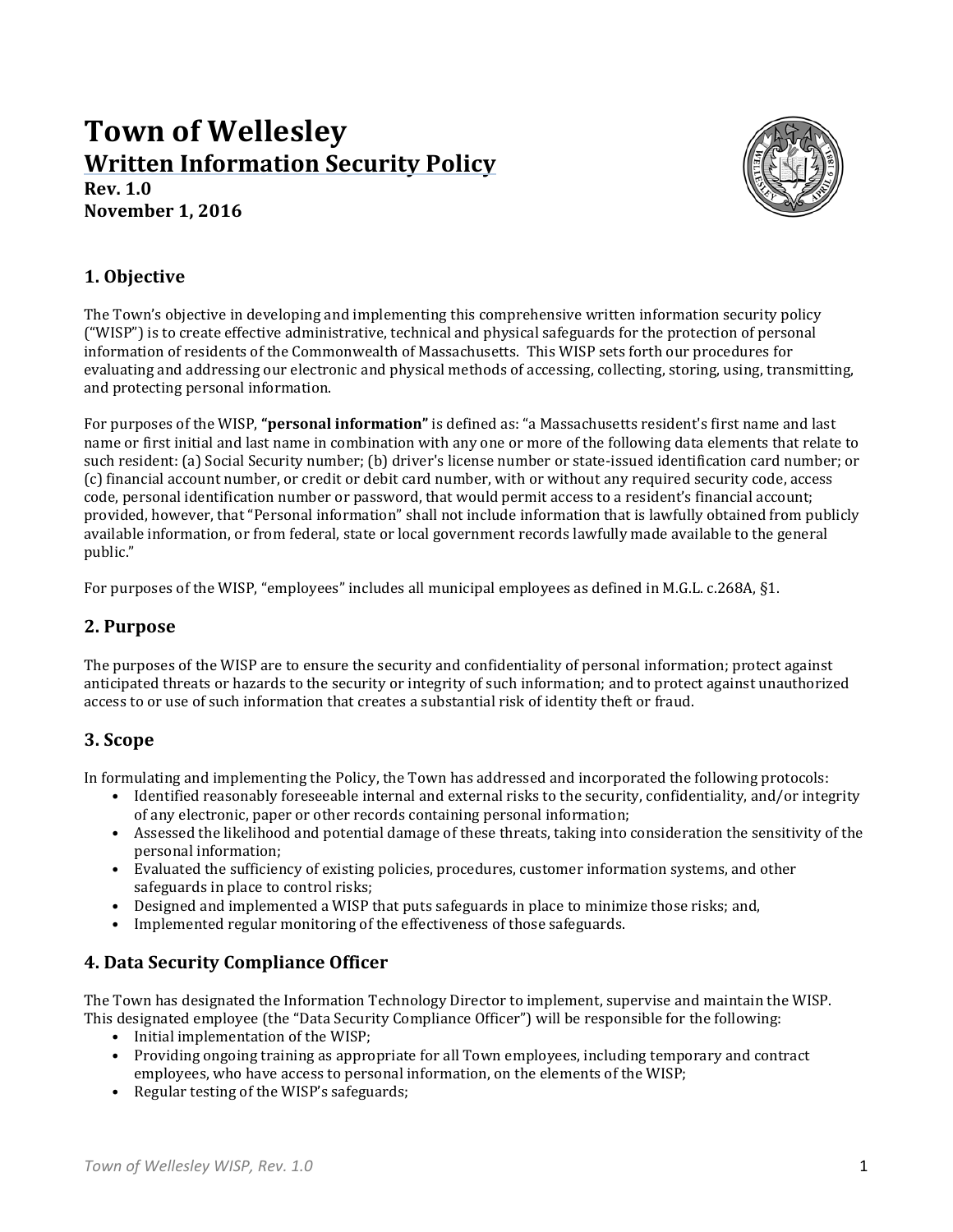- Evaluating the ability of third-party service providers to implement and maintain appropriate security measures for the personal information to which we have permitted them access; and requiring such third party service providers by contract to implement and maintain appropriate security measures;
- Reviewing the security measures in the WISP at least annually, or whenever there is a material change in our business practices or applicable federal and state regulations that may implicate the security or integrity of records containing personal information;
- Consulting and apprising the Executive Director and Board of Selectmen of all reviews, including any recommendations for improved security arising from the review.

# **5. Internal Risk Mitigation Policies**

To guard against internal risks to the security, confidentiality, and/or integrity of any electronic, paper or other records containing personal information, and evaluating and improving, where necessary, the effectiveness of the current safeguards for limiting such risks, the following measures are mandatory and are effective immediately:

- We will only collect personal information that is necessary to accomplish our legitimate transactions or to comply with any and all federal, state or local regulations.
- Access to records containing personal information shall be limited to those employees who have a legitimate need to access said records, and only for this legitimate purpose.
- A copy of the WISP is to be distributed to each current employee and to each new employee on the beginning date of their employment. It shall be the employee's responsibility for acknowledging in writing, by signing the attached sheet, that he/she has received a copy of the WISP and will abide by its provisions.
- Each department shall develop rules to ensure that reasonable restrictions for physical access to records containing personal information are in place; and each department must store such records and data in locked facilities, secure storage areas, or locked containers.
- A terminated employee's physical and electronic access to records containing personal information shall be restricted at the time of termination. This shall include remote electronic access to personal records, voicemail, internet, and email access. All keys, keycards, access devices and the like shall be surrendered at the time of termination.
- Terminated employees must return all records containing personal data, in any form, in their possession at the time of termination. This includes all data stored on any portable device and any device owned directly by the terminated employee.
- Access to electronically stored personal information is restricted to approved and active user accounts.
- Paper or electronic records (including records stored on hard drives or other electronic media) containing personal information shall be disposed of only in a manner that complies with M.G.L. c.93I.
- Employees are required to report suspicious or unauthorized use of personal information to a supervisor or the Data Security Compliance Officer.
- Whenever there is an incident that requires notification pursuant M.G.L. c.93H, the Data Security Compliance Officer shall host a mandatory post-incident review of events and actions taken, if any, in order to determine how to alter security practices to better safeguard personal information.
- Disciplinary action will be applicable to violations of the WISP, irrespective of whether personal data was actually accessed or used without authorization.

# **6. External Risk Mitigation Policies**

To guard against external risks to the security, confidentiality, and/or integrity of any electronic, paper or other records containing personal information, and evaluating and improving, where necessary, the effectiveness of the current safeguards for limiting such risks, the following measures are mandatory and shall be implemented immediately: 

- Firewall protection, operating system security patches, and all software products shall be reasonably up-to-date and installed on any computer that stores or processes personal information.
- All system security software including, anti-virus, anti-malware, and internet security shall be reasonably up-to-date and installed on any computer that stores or processes personal information.
- Personal information shall not be removed from Town facilities in electronic or written form absent legitimate need and use of reasonable security measures, as described in this policy.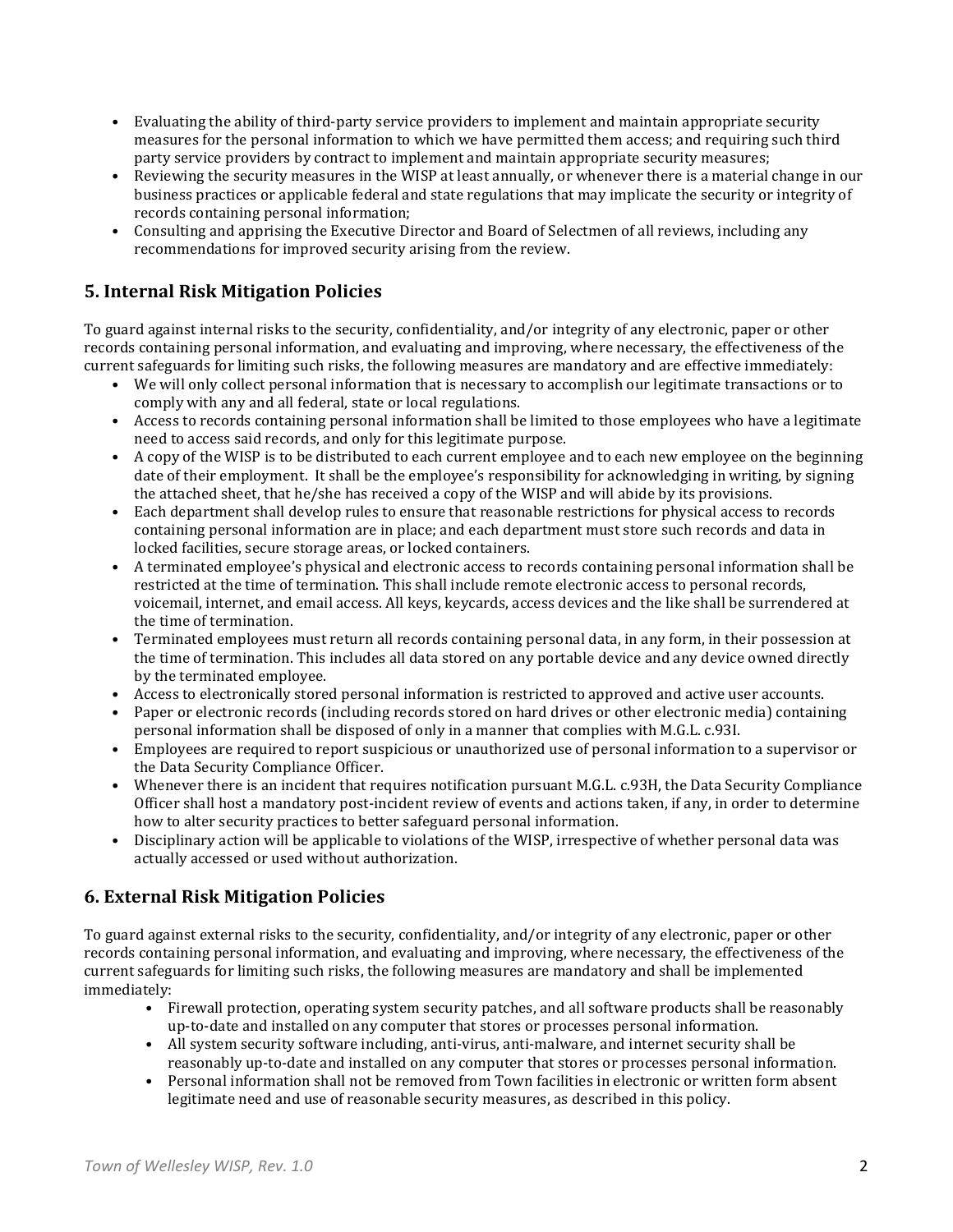- To the extent technically feasible, all personal information stored on laptops or other portable devices must be encrypted, as must all records and files transmitted across public networks or wirelessly, to the extent technically feasible. Encryption means the transformation of data into a form in which meaning cannot be assigned without the use of a confidential process or key, unless further defined by law.
- The Town's *Information Technology Resources Policy* shall contain secure user authentication protocols that:
	- Control user ID and other identifiers;
	- Assign passwords in a manner that conforms to accepted security standards;
	- Control passwords to ensure that password information is secure.

### **7. Breach of Data Security Protocol**

Should any employee know of a security breach at any of our facilities, or that any unencrypted personal information has been lost or stolen or accessed without authorization, or that encrypted personal information along with the access code or security key has been acquired by an unauthorized person or for an unauthorized purpose, the following protocol is to be followed:

- Employees are to notify the Data Security Compliance Officer in the event of a known or suspected security breach or unauthorized use of personal information.
- The Data Security Compliance Officer shall be responsible for drafting a security breach notification to be provided to the Massachusetts Office of Consumer Affairs and Business Regulation and the Massachusetts Attorney General's office. The security breach notification shall include the following:
	- A detailed description of the nature and circumstances of the security breach or unauthorized acquisition or use of personal information;
	- **The number of Massachusetts residents affected at the time the notification is submitted:**
	- $\blacksquare$  The steps already taken relative to the incident;
	- Any steps intended to be taken relative to the incident subsequent to the filing of the notification; and
	- Information regarding whether law enforcement officials are engaged in investigating the incident.

#### **8. Acknowledgement**

The Data Security Compliance Officer shall review this Policy at least annually, and may propose changes to the Board of Selectmen at any time. Notice of any changes will be provided to all employees.

By signing below, the employee acknowledges that he/she understands and will comply with the Town of Wellesley Written Information Security Policy.

Employee Name:

Employee Signature: \_\_\_\_\_\_\_\_\_\_\_\_\_\_\_\_\_\_\_\_\_\_\_\_\_\_\_\_\_\_\_\_\_\_\_\_\_\_\_\_\_\_\_\_\_\_\_\_\_\_\_\_\_\_\_\_\_\_\_\_\_\_ Date: \_\_\_\_\_\_\_\_\_\_\_\_\_\_\_\_\_\_\_\_\_\_\_\_\_\_\_\_